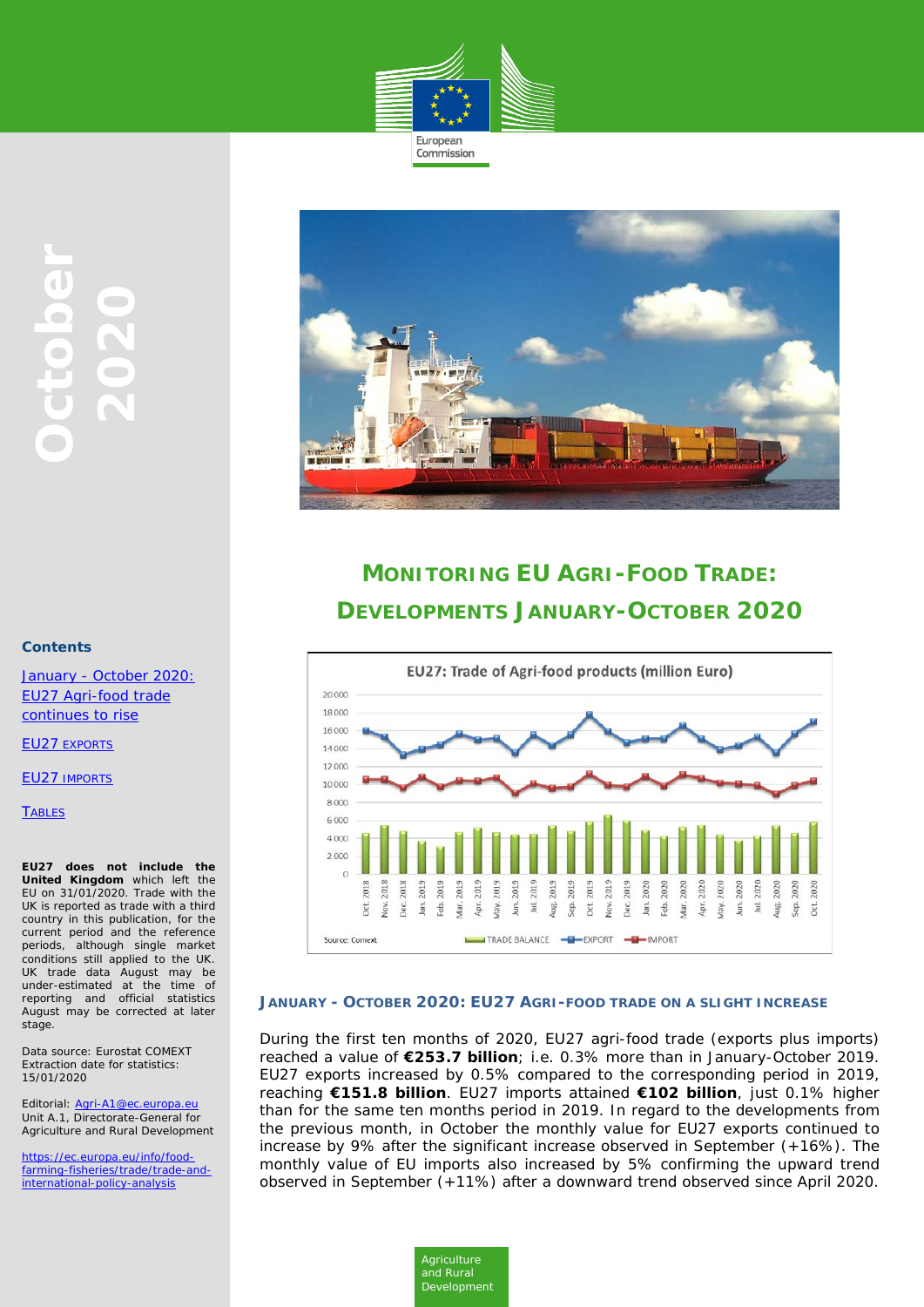## <span id="page-1-0"></span>**EU27 EXPORTS: CHINA AND SOME NEIGHBOUR-HOOD COUNTRIES STILL WITH HIGHEST INCREASES**

On a year over year basis, the highest increases in export values (January-October 2020 compared to January-October 2019) continued to be recorded in trade with **China** ( $+ \in 3$  090 million,  $+27\%$ ). This was driven by a more than double increase in EU27 export values of pig meat  $(+62529 \text{ m}, +120\%)$ . despite the African Swine Fever cases in some EU Member States. Other products with highest gains in export values continue to be wheat  $(+6376)$  m), and infant food  $(+6214 \text{ m}, +10\%)$ .

**Saudi Arabia** (+€629 m, +21%) came second with EU export increases, boosted particularly by increased trade in barley, certain dairy products, cigars and cigarettes, and live animals.

Other top destinations, for which the value of EU27 agri-food exports have increased most since January 2020 are **Algeria** (+€408 m, +20%) and **Morocco** (+€393 m, +27%) both driven by increased exports of cereals (mainly wheat) and, to some extent, of some dairy products (milk and cream for Algeria, cheese and curd, butter and other fats for Morocco). EU27 exports continued to increase significantly as well to **Switzerland** (+€531 m, +8%, comprising a wide range of agrifood products).

For the first ten months of 2020, the EU27 continued to record major export gains to Ukraine (+€360 m, +18%), Norway (+€285 m, +8%) and Nigeria (+ $E$ 213 m, +28%, mainly wheat).



On the other hand, for the period January-October 2020, the EU27 export values continued to fall most to the **United States** (-€705 m, -4%). The overall reduction was primarily driven by a significant fall in EU27 exports of spirits (-17%), and wine (-14%) although compensated by an increase in exports of food preparations (+12%).

Other destinations, for which the value of EU27 agri-food exports has decreased most since January 2020 compared to the same period last year, include **Singapore** (-€347 m, -21%) and **Hong Kong** (-€312 m, -13%) - in both cases, this was driven mainly by reduced sales of wine and spirits. EU agri-food exports continued to fall significantly to **Japan** (-€349 m, -5%) and **Lebanon** (-€304 m, -38%).

In regard to the **United Kingdom,** for the period January to October 2020, the EU27 export values decline in comparison to the period January-October 2019 (-€546 m, -2%). The value of EU27 Exports to UK for the month of October 2020 were 8% lower than in 2019, although they were also 7% higher than in September 2020, continuing an upward trend. Product categories that reported highest losses included wine (-9%), poultry meat (-15%), live animals (-38%) and butter (-35%). On the other hand, increased exports were recorded for pasta and pastry (+3%), and wheat  $(+98%)$ .

The most important EU27 export destinations in the first ten months of 2020 were the UK, the USA, China, Switzerland and Japan. More than 53% of EU agri-food exports went to these five countries.

## **SUSTAINED GROWTH OF EU27 EXPORTS OF WHEAT AND PIGMEAT UNTIL OCTOBER 2020**

Looking at product categories, the increase in export values (January to October 2020 compared to January to October 2019) was driven by continued exceptionally high exports of **pig meat** (+€2 170 m, +36% - principally to China with a clear shift in EU origin depending on sanitary trade restrictions); **wheat** (+€1 439 m, +32%) and **pet food** (+€399 m, +9%). Other product categories that displayed solid growth rates include pasta and pastry  $(+\epsilon)297 \text{ m}$ ,  $+4\%)$ , rapeseed and sunflower oils (+€338 m, +15%), coarse grains (+€296 m, +16%), infant food  $(+\epsilon 192, +3\%)$ , cigars and cigarettes (+€350, +10%).

On the other hand, significant reductions in EU exports in value terms are to be noted in sectors most affected by lockdowns and economic crises induced by the COVID-19 pandemic. Biggest losses continued to be reported in sales of **spirits and liqueurs** (-€ 1533 m, -22%), **wine** (-€1 434 m, -11%), **raw hides and skins** (-€617 m, -51%), cotton (-€348 m, -32%), chocolate and confectionary (-€305 m, -4%).

The top EU agri-food export products in the period January-October 2020 included wine, pig meat, infant food, pasta and pastry, as well as chocolate and confectionary. These products accounted for more than 27% of EU27 total agri-food exports.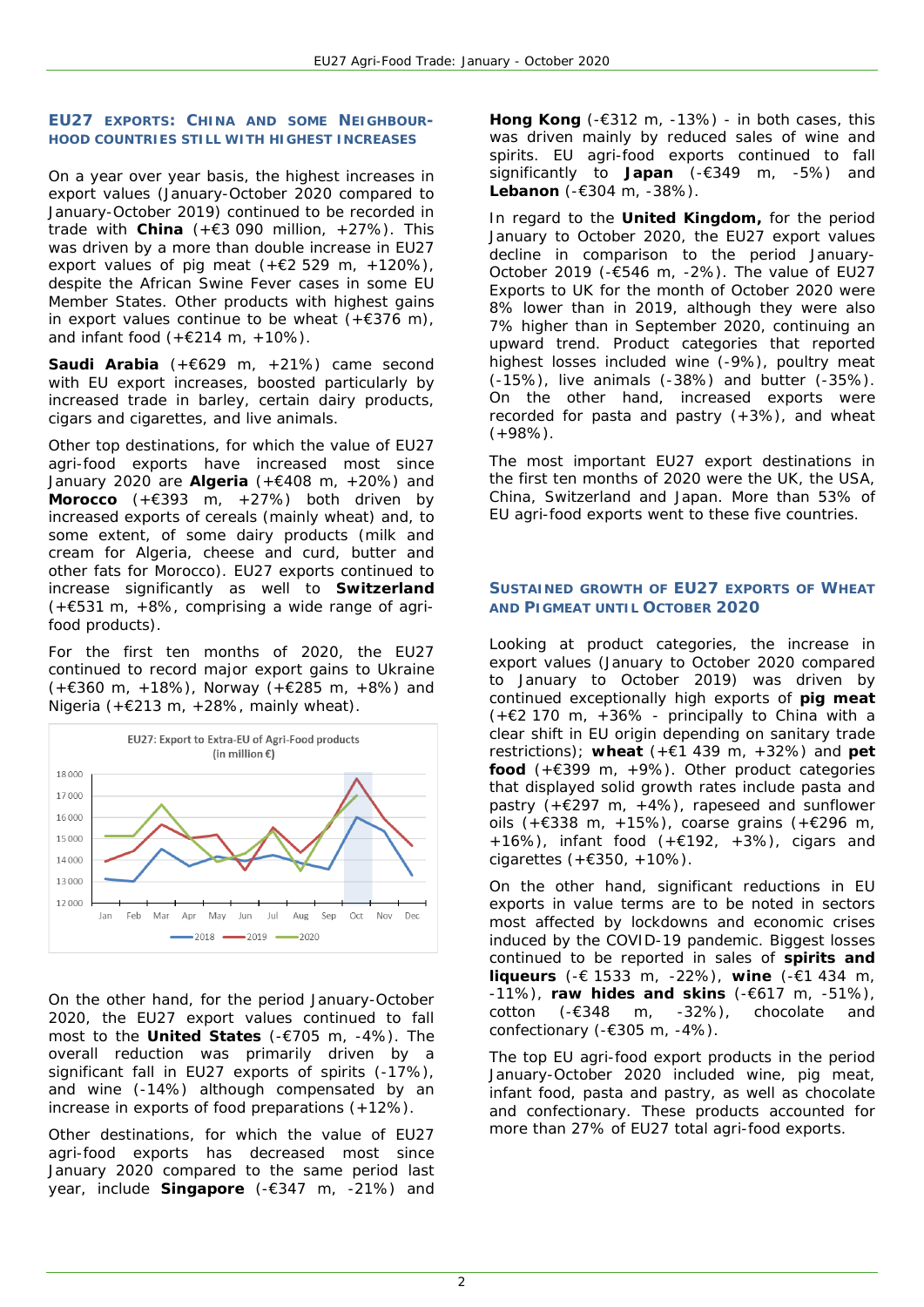#### **EU27 IMPORTS: CONTINUED MAJOR FALLS OF IMPORTS FROM THE UK AND US**

During the first ten months of 2020, the value of EU27 agri-food imports has increased by around 0.1% (compared to January to October 2019). Strong rise of rapeseeds and wheat imports in value has put **Canada** (+€713 m, +47%) as top origin with the biggest increase in absolute terms. **Brazil** (+€623 m, +7%) came second with sustained high imports of soya beans (+61%), while soya imports from the US went down by 32% over the same period. Increase in purchases of palm oil further boosted imports from **Indonesia** (+€541 m, +16%) and **Malaysia** (+€440 m, +30%). Other origins for which the value of EU27 agri-food imports increased most included Turkey  $(+6528 \text{ m. } +16\%$  - nuts and citrus fruit, preparations of vegetables and fruit), Cote d'Ivoire (+€285 m, +10% - cocoa beans and products), Russian Federation (+€241 m, +20% - sunflower seeds, animal feed), and South Africa (+€189 m, +11% - citrus and other fruits).

For the period January to October 2020, the value of monthly imports from the **United Kingdom** continued to fall most  $(-\epsilon 1\ 562 \ m, -11\%)$ compared to the same period in 2019. While decreasing imports from the UK have affected the majority of agri-food products, the highest loss in value was reported for spirits and liqueurs (-22%). Other countries, for which EU27 imports decreased most in value terms, included **Ukraine** (-€775 m, -14% - maize); and **the United States** (-€663 m, -8% - soya beans and oilcakes). Significant falls in agri-food imports remained to be reported for India (-€258 m, -11% - oilcakes); Australia (-€222 m,  $-17\%$  - oilseeds and wool) and China (- $\epsilon$ 170 m,  $-4\% -$  wool).



The top EU agri-food origins in the ten months period considered include the UK, Brazil, USA, Ukraine and China. These countries have accounted for almost 39% of EU27 agri-food imports in value terms

## **EU27 IMPORTS: FALLING IMPORTS OF COARSE GRAINS, OILCAKES AND SPIRITS**

Looking at product categories, since the beginning of 2020, the highest increases in import values were reported for **fresh and dried tropical fruit** (+ €666 m, +6%), **fatty acids and waxes** (+€621 m, +31%), **palm and palm kernel oil** (+€566 m, +14%), fresh and dried fruit  $(+ 6504 \text{ m. } +11\%)$ , and oilseeds other than sova beans - mainly rapeseed and sunflower seeds  $(+6401 m, +12\%)$ .

On the other hand, imports of **coarse grains** (-€1 060 m, -29%), **spirits and liqueurs** (-€549 m, -18%), **oilcakes** (-€462 m, -8%), bovine meat (-€349 m, -20%), wool and silk (-€302 m, -38%) have continued to decrease most in value terms. Furthermore, EU27 import values of raw tobacco (-11%), meat preparations (-17%), and infant food (-15%) remained on a downward trend.

The top EU agri-food import products in the first ten months of 2020 included fruit (tropical and other than citrus), unroasted coffee and tea, oilcakes, palm and palm kernel oil. These products accounted for nearly 31% of EU27 agri-food imports.

## **EXPANDING SURPLUS IN EU27 AGRI-FOOD TRADE**

As a result, the agri-food trade surplus during the period January to October 2020 stood at €**49.8 billion**, an increase by 1.3% compared to the corresponding period in 2019, despite the Covid-19 crisis. This net trade balance remained boosted by exceptionally strong exports of **pig meat** (with very different developments in individual Member States) and **wheat**. It also mitigated the negative impact of decreasing exports of important product categories such as **wine**, **spirits**, **raw hides and skins**.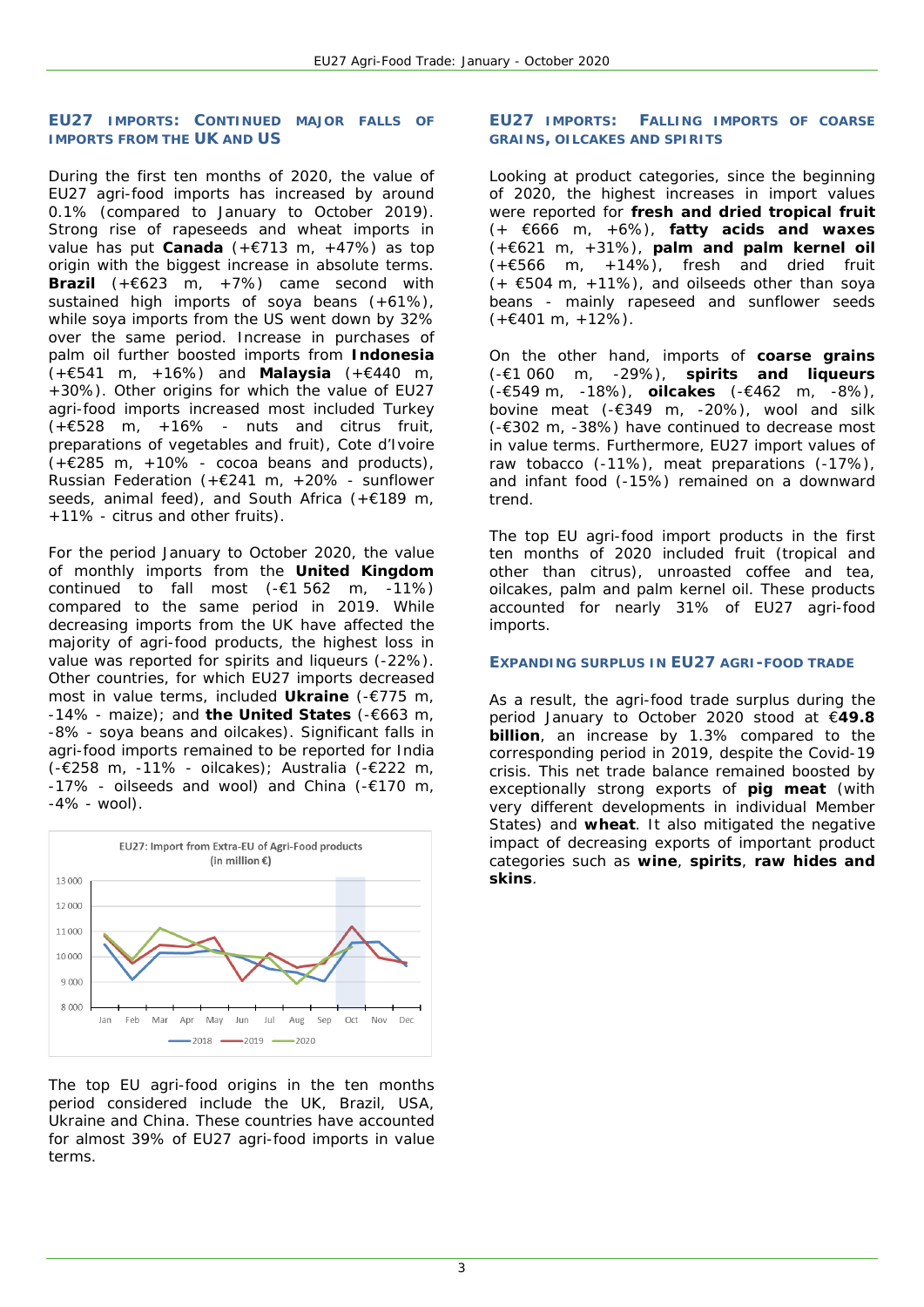# <span id="page-3-0"></span>**TABLE 1: EU27 AGRI-FOOD EXPORTS – MOST IMPORTANT CHANGES PER PARTNER COUNTRIES**

|                             |                      | <b>Yearly data</b> |                | <b>Monthly data</b>       |                                                            |         |  |
|-----------------------------|----------------------|--------------------|----------------|---------------------------|------------------------------------------------------------|---------|--|
| <b>PARTNER/PERIOD</b>       | <b>Share</b><br>2019 | 2018               | 2019           | Jan-20 -<br><b>Oct-20</b> | <b>Difference</b><br>Jan-20 - Oct-20 to<br>Jan-19 - Oct-19 |         |  |
|                             | $\frac{9}{6}$        | mio $\epsilon$     | mio $\epsilon$ | mio $\epsilon$            | mio $\in$                                                  | %       |  |
| Extra-EU27                  | 100.00               | 168 964            | 181 711        | 151 778                   | 696                                                        | 0.5     |  |
| China                       | 8.0                  | 10 476             | 14 477         | 14 548                    | 3 0 9 0                                                    | 27.0    |  |
| Saudi Arabia                | 2.0                  | 3 6 6 0            | 3 6 5 8        | 3570                      | 629                                                        | 21.4    |  |
| Switzerland                 | 4.6                  | 8 0 9 7            | 8 3 5 9        | 7 4 8 3                   | 531                                                        | 7.6     |  |
| Algeria                     | 1.4                  | 2 6 3 4            | 2 4 9 1        | 2 4 1 6                   | 408                                                        | 20.3    |  |
| Morocco                     | 1.0                  | 1 459              | 1756           | 1836                      | 393                                                        | 27.2    |  |
| <b>Ukraine</b>              | 1.4                  | 2 0 3 9            | 2 4 5 4        | 2 3 18                    | 360                                                        | 18.4    |  |
| Norway                      | 2.5                  | 4 2 9 0            | 4 4 5 6        | 4 0 1 2                   | 285                                                        | 7.7     |  |
| Nigeria                     | 0.5                  | 768                | 961            | 981                       | 213                                                        | 27.8    |  |
| Australia                   | 1.7                  | 2860               | 2 9 9 9        | 2659                      | 136                                                        | 5.4     |  |
| Kuwait                      | 0.3                  | 620                | 615            | 607                       | 104                                                        | 20.7    |  |
| <b>Thailand</b>             | 0.6                  | 991                | 1 1 6 9        | 866                       | $-162$                                                     | $-15.7$ |  |
| Indonesia                   | 0.5                  | 758                | 931            | 625                       | $-189$                                                     | $-23.2$ |  |
| <b>United Arab Emirates</b> | 1.3                  | 2 2 0 5            | 2 3 8 3        | 1749                      | $-198$                                                     | $-10.2$ |  |
| <b>Turkey</b>               | 1.9                  | 2 9 9 3            | 3 4 1 3        | 2 4 7 6                   | $-229$                                                     | $-8.5$  |  |
| Lebanon                     | 0.5                  | 979                | 913            | 498                       | $-304$                                                     | $-37.9$ |  |
| Hong Kong                   | 1.5                  | 3 1 5 2            | 2797           | 2 0 4 8                   | $-312$                                                     | $-13.2$ |  |
| Singapore                   | 1.1                  | 1923               | 1 940          | 1 301                     | $-347$                                                     | $-21.1$ |  |
| Japan                       | 4.0                  | 6 2 7 6            | 7 2 5 4        | 5827                      | $-349$                                                     | $-5.7$  |  |
| <b>United Kingdom</b>       | 22.8                 | 41 405             | 41 351         | 34 132                    | $-546$                                                     | $-1.6$  |  |
| <b>United States</b>        | 12.0                 | 19842              | 21 839         | 17814                     | $-705$                                                     | $-3.8$  |  |
| other countries             | 30.5                 | 51 536             | 55 495         | 44 012                    | $-2113$                                                    | $-3.2$  |  |

# **TABLE 2: EU27 AGRI-FOOD EXPORTS – TOP 20 DESTINATIONS**

|                             |                      | <b>Yearly data</b> |                | <b>Monthly data</b>       |                                                            |         |  |
|-----------------------------|----------------------|--------------------|----------------|---------------------------|------------------------------------------------------------|---------|--|
| <b>PARTNER/PERIOD</b>       | <b>Share</b><br>2019 | 2018               | 2019           | Jan-20 -<br><b>Oct-20</b> | <b>Difference</b><br>Jan-20 - Oct-20 to<br>Jan-19 - Oct-19 |         |  |
|                             | $\%$                 | mio $\epsilon$     | mio $\epsilon$ | mio $\epsilon$            | mio $\epsilon$                                             | $\%$    |  |
| Extra-EU27                  | 100.0                | 168 964            | 181711         | 151 778                   | 696                                                        | 0.5     |  |
| United Kingdom              | 22.8                 | 41 405             | 41 351         | 34 132                    | $-546$                                                     | $-1.6$  |  |
| <b>United States</b>        | 12.0                 | 19842              | 21 839         | 17814                     | $-705$                                                     | $-3.8$  |  |
| China                       | 8.0                  | 10 476             | 14 477         | 14 548                    | 3 0 9 0                                                    | 27.0    |  |
| Switzerland                 | 4.6                  | 8 0 9 7            | 8 3 5 9        | 7483                      | 531                                                        | 7.6     |  |
| Japan                       | 4.0                  | 6 276              | 7 2 5 4        | 5827                      | $-349$                                                     | $-5.7$  |  |
| <b>Russian Federation</b>   | 3.9                  | 6 4 8 5            | 7 0 24         | 5 6 18                    | $-133$                                                     | $-2.3$  |  |
| Norway                      | 2.5                  | 4 2 9 0            | 4 4 5 6        | 4 0 1 2                   | 285                                                        | 7.7     |  |
| Saudi Arabia                | 2.0                  | 3 6 6 0            | 3 6 5 8        | 3 570                     | 629                                                        | 21.4    |  |
| Canada                      | 2.0                  | 3 3 4 7            | 3547           | 3 060                     | 48                                                         | 1.6     |  |
| Australia                   | 1.7                  | 2860               | 2 9 9 9        | 2 6 5 9                   | 136                                                        | 5.4     |  |
| Korea, Republic of          | 1.6                  | 2837               | 2 9 6 7        | 2 518                     | 37                                                         | 1.5     |  |
| Turkey                      | 1.9                  | 2 9 9 3            | 3 4 1 3        | 2 4 7 6                   | $-229$                                                     | $-8.5$  |  |
| Algeria                     | 1.4                  | 2 6 3 4            | 2 4 9 1        | 2 4 1 6                   | 408                                                        | 20.3    |  |
| Ukraine                     | 1.4                  | 2 0 3 9            | 2 4 5 4        | 2 3 1 8                   | 360                                                        | 18.4    |  |
| Hong Kong                   | 1.5                  | 3 1 5 2            | 2797           | 2 0 4 8                   | $-312$                                                     | $-13.2$ |  |
| Morocco                     | 1.0                  | 459                | 1756           | 1836                      | 393                                                        | 27.2    |  |
| <b>United Arab Emirates</b> | 1.3                  | 2 2 0 5            | 2 3 8 3        | 1749                      | $-198$                                                     | $-10.2$ |  |
| Israel                      | 1.1                  | 1843               | 2012           | 1 7 1 7                   | 62                                                         | 3.8     |  |
| Egypt                       | 1.0                  | 1 4 4 2            | 1878           | 1 4 1 7                   | $-98$                                                      | $-6.5$  |  |
| South Africa                | 1.0                  | 452                | 1 733          | 1 388                     | $-94$                                                      | $-6.4$  |  |
| Other countries             | 23.6                 | 40 169             | 42 863         | 33 171                    | $-2619$                                                    | 0.0     |  |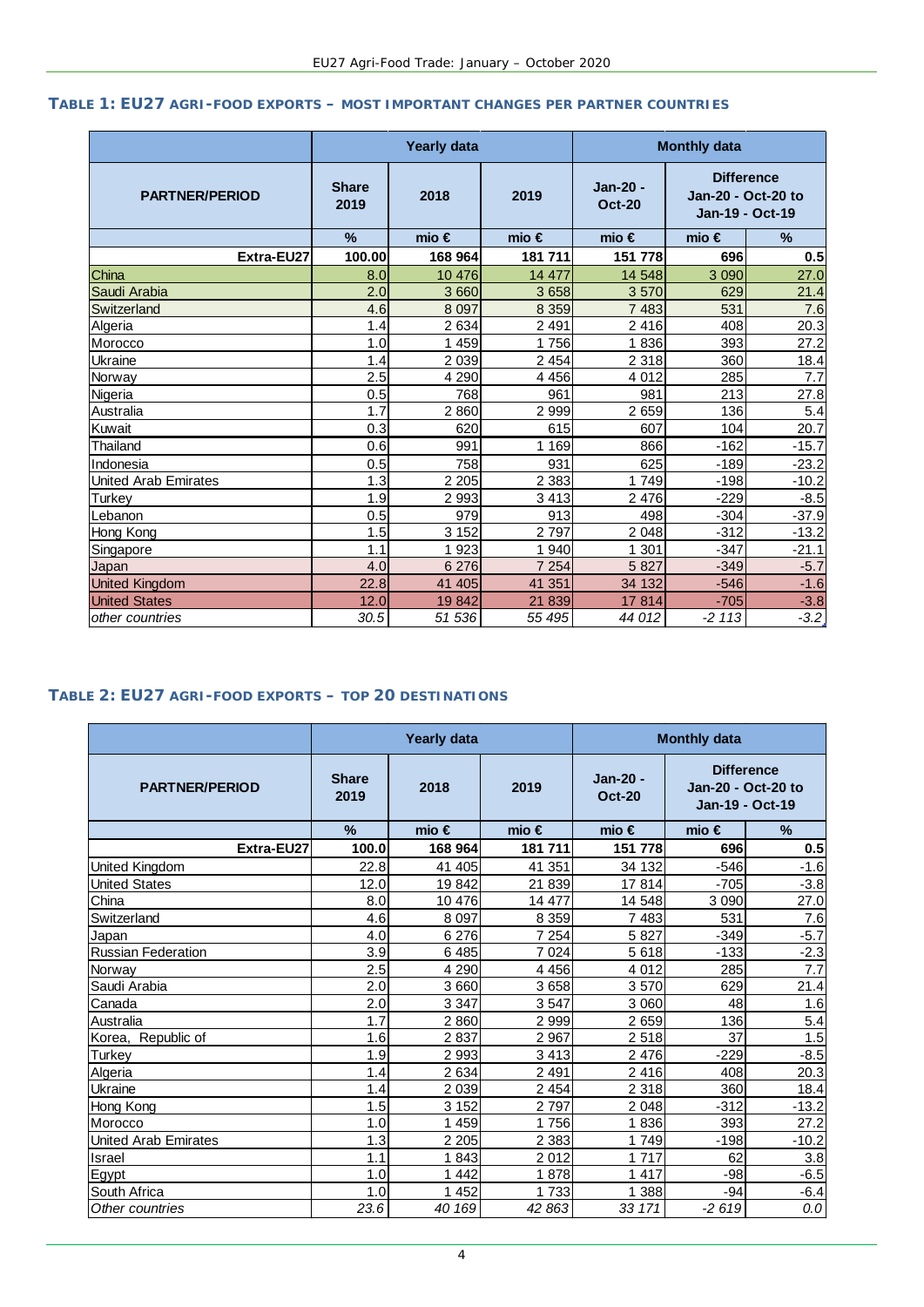#### **TABLE 3: EU27 AGRI-FOOD EXPORTS – MOST IMPORTANT CHANGES PER PRODUCT CATEGORIES**

|                                                             | Yearly data<br><b>Monthly data</b> |                |           |                           |                                                            |         |
|-------------------------------------------------------------|------------------------------------|----------------|-----------|---------------------------|------------------------------------------------------------|---------|
| <b>PRODUCT/PERIOD</b>                                       | <b>Share</b><br>2019               | 2018           | 2019      | Jan-20 -<br><b>Oct-20</b> | <b>Difference</b><br>Jan-20 - Oct-20 to<br>Jan-19 - Oct-19 |         |
|                                                             | $\frac{9}{6}$                      | mio $\epsilon$ | mio $\in$ | mio $\epsilon$            | mio $\in$                                                  | %       |
| Extra-EU27                                                  | 100.0                              | 168 964        | 181 711   | 151 778                   | 696                                                        | 0.5     |
| Pig meat, fresh, chilled and frozen                         | 4.4                                | 5 6 5 0        | 7 9 4 5   | 8 2 1 0                   | 2 170                                                      | 35.9    |
| Wheat                                                       | 3.0                                | 3825           | 5 4 6 2   | 5878                      | 1 4 3 9                                                    | 32.4    |
| Pet food                                                    | 2.8                                | 4 7 9 5        | 5 0 4 9   | 4 6 38                    | 399                                                        | 9.4     |
| Cigars and cigarettes                                       | 2.4                                | 3 8 5 5        | 4 277     | 3 9 8 4                   | 350                                                        | 9.6     |
| Vegetable oils other than palm & olive oil                  | 1.5                                | 2788           | 2668      | 2 5 9 7                   | 338                                                        | 15.0    |
| Pasta, pastry, biscuits and bread                           | 4.6                                | 7671           | 8 3 7 6   | 7 2 6 5                   | 297                                                        | 4.3     |
| Cereals, other than wheat and rice                          | 1.3                                | 2 0 5 6        | 2 3 6 0   | 2 1 9 6                   | 296                                                        | 15.6    |
| Food preparations, not specified                            | 4.0                                | 6956           | 7 3 3 6   | 6 3 4 1                   | 228                                                        | 3.7     |
| Infant food and other cereals, flour, starch or milk prep   | 4.7                                | 8 0 4 1        | 8 4 7 2   | 7317                      | 192                                                        | 2.7     |
| Casein, other albuminoidal substances and modified starches | 1.3                                | 2 0 4 1        | 2 4 0 1   | 2 1 6 9                   | 171                                                        | 8.5     |
| Non edible animal products                                  | 0.3                                | 573            | 567       | 373                       | $-121$                                                     | $-24.6$ |
| Malt                                                        | 0.6                                | 948            | 1 0 1 5   | 734                       | $-124$                                                     | $-14.5$ |
| Beet and cane sugar                                         | 0.4                                | 1 2 8 8        | 665       | 428                       | $-137$                                                     | $-24.2$ |
| Poultry meat, fresh, chilled and frozen                     | 1.6                                | 2845           | 2 9 9 7   | 2 2 3 7                   | $-250$                                                     | $-10.0$ |
| Live animals                                                | 1.7                                | 3 1 3 0        | 3 1 6 7   | 2 2 5 7                   | $-269$                                                     | $-10.7$ |
| Chocolate, confectionery and ice cream                      | 4.6                                | 7895           | 8 4 2 4   | 6745                      | $-305$                                                     | $-4.3$  |
| Cotton, flax and hemp, and plaiting materials               | 0.8                                | 934            | 1 399     | 735                       | $-348$                                                     | $-32.1$ |
| Raw hides, skins and furskins                               | 0.7                                | 1 3 9 0        | 1 271     | 590                       | $-617$                                                     | $-51.1$ |
| Wine, Vermouth, Cidre and Vinegar                           | 8.3                                | 14 574         | 15 153    | 11 227                    | $-1434$                                                    | $-11.3$ |
| Spirits and liqueurs                                        | 4.6                                | 7 4 7 9        | 8 3 8 9   | 5 5 8 0                   | $-1533$                                                    | $-21.6$ |
| other products                                              | 46.40                              | 80 229         | 84 317    | 70 277                    | $-45$                                                      | 0.5     |

# **TABLE 4: EU27 AGRI-FOOD EXPORTS – TOP 20 PRODUCT CATEGORIES**

|                                                              | Yearly data          |                |                | <b>Monthly data</b>       |                                                            |                  |  |
|--------------------------------------------------------------|----------------------|----------------|----------------|---------------------------|------------------------------------------------------------|------------------|--|
| <b>PRODUCT/PERIOD</b>                                        | <b>Share</b><br>2019 | 2018           | 2019           | Jan-20 -<br><b>Oct-20</b> | <b>Difference</b><br>Jan-20 - Oct-20 to<br>Jan-19 - Oct-19 |                  |  |
|                                                              | $\%$                 | mio $\epsilon$ | mio $\epsilon$ | mio $\in$                 | mio $\in$                                                  | $\%$             |  |
| Extra-EU27                                                   | 100.0                | 168 964        | 181 711        | 151 778                   | 696                                                        | 0.5              |  |
| Wine, Vermouth, Cidre and Vinegar                            | 8.3                  | 14 574         | 15 153         | 11 227                    | $-1434$                                                    | $-11.3$          |  |
| Pig meat, fresh, chilled and frozen                          | 4.4                  | 5 6 5 0        | 7945           | 8 2 1 0                   | 2 170                                                      | 35.9             |  |
| Infant food and other cereals, flour, starch or milk prep    | 4.7                  | 8 0 4 1        | 8 4 7 2        | 7317                      | 192                                                        | 2.7              |  |
| Pasta, pastry, biscuits and bread                            | 4.6                  | 7671           | 8 3 7 6        | 7 2 6 5                   | 297                                                        | 4.3              |  |
| Chocolate, confectionery and ice cream                       | 4.6                  | 7895           | 8 4 2 4        | 6745                      | $-305$                                                     | $-4.3$           |  |
| Food preparations, not specified                             | 4.0                  | 6 9 5 6        | 7 3 3 6        | 6 3 4 1                   | 228                                                        | 3.7              |  |
| Preparations of vegetables, fruit or nuts                    | 4.0                  | 6817           | 7 2 4 8        | 5 9 5 1                   | $-87$                                                      | $-1.4$           |  |
| Wheat                                                        | 3.0                  | 3825           | 5 4 6 2        | 5878                      | 1 4 3 9                                                    | 32.4             |  |
| Spirits and liqueurs                                         | 4.6                  | 7479           | 8 3 8 9        | 5 5 8 0                   | $-1533$                                                    | $-21.6$          |  |
| Cheese                                                       | 3.3                  | 5 6 6 2        | 6070           | 5 1 1 5                   | 41                                                         | 0.8              |  |
| Vegetables, fresh, chilled and dried                         | 3.2                  | 5 5 5 6        | 5809           | 4785                      | 155                                                        | $\overline{3.4}$ |  |
| Waters and soft drinks                                       | 3.1                  | 5 1 5 4        | 5 5 6 0        | 4686                      | $-60$                                                      | $-1.3$           |  |
| Pet food                                                     | 2.8                  | 4795           | 5 0 4 9        | 4638                      | 399                                                        | 9.4              |  |
| Milk powders and whey                                        | 2.6                  | 4 104          | 4766           | 4 1 8 2                   | 141                                                        | 3.5              |  |
| Cigars and cigarettes                                        | 2.4                  | 3855           | 4 2 7 7        | 3 9 8 4                   | 350                                                        | 9.6              |  |
| Meat preparations                                            | 2.4                  | 4 2 2 2        | 4 2 7 3        | 3552                      |                                                            | 0.0              |  |
| Fruit, fresh or dried, excl. citrus & tropical fruit         | 2.2                  | 3688           | 3 9 6 6        | 3 2 0 4                   | $-19$                                                      | $-0.6$           |  |
| Beer                                                         | 2.0                  | 3 3 9 4        | 3582           | 3 0 2 2                   | $-45$                                                      | $-1.5$           |  |
| Offal, animal fat and other meats, fresh, chilled and frozen | 1.8                  | 2 7 2 0        | 3 3 0 6        | 2868                      | 163                                                        | 6.0              |  |
| Vegetable oils other than palm & olive oil                   | 1.5                  | 2788           | 2668           | 2597                      | 338                                                        | 15.0             |  |
| Other products                                               | 30.6                 | 54 119         | 55 581         | 44 629                    | $-1734$                                                    | $-3.7$           |  |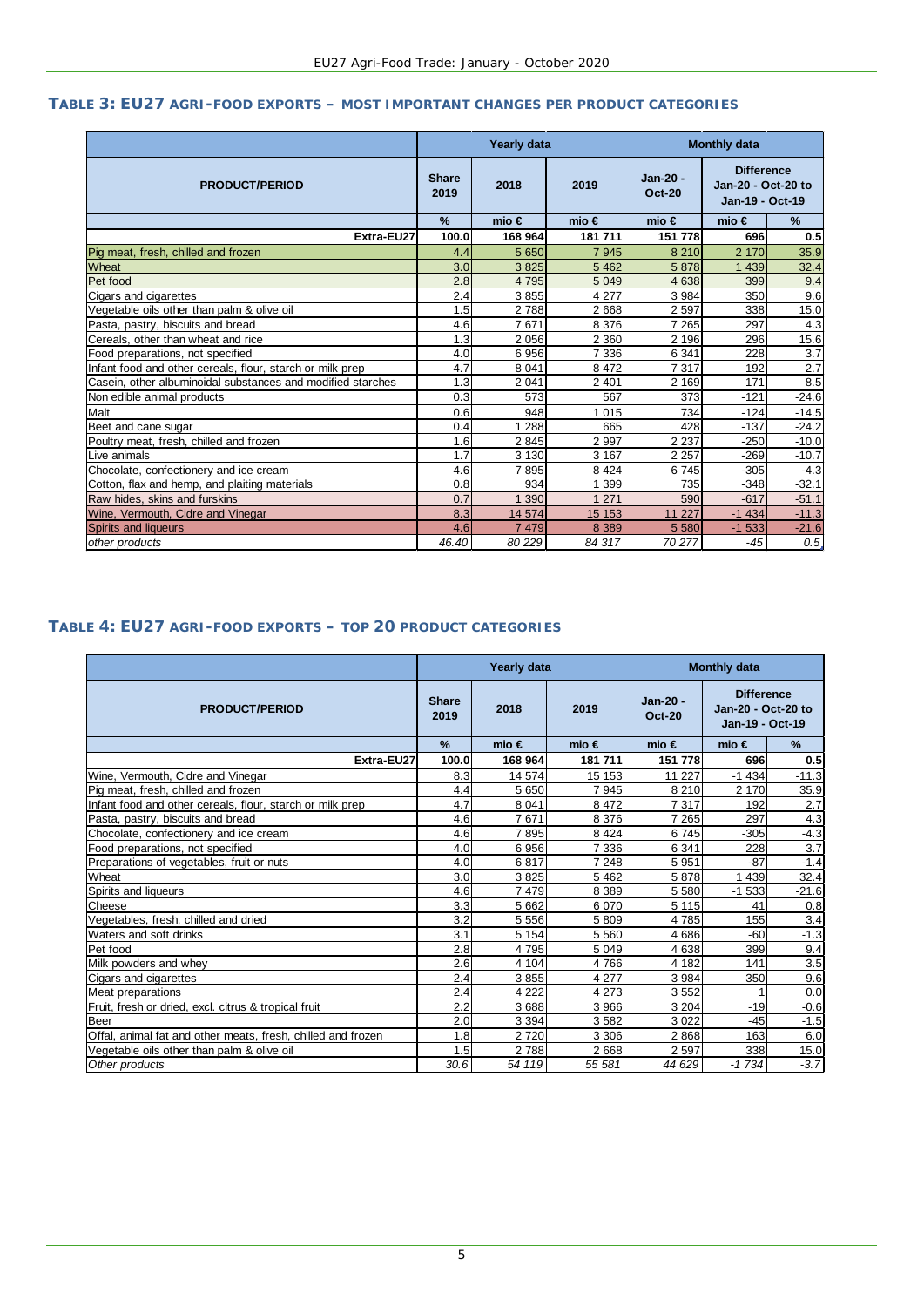# **TABLE 5: EU27 AGRI-FOOD IMPORTS – MOST IMPORTANT CHANGES PER PARTNER COUNTRIES**

|                           |                      | <b>Yearly data</b> |                | <b>Monthly data</b>       |                                                            |               |  |
|---------------------------|----------------------|--------------------|----------------|---------------------------|------------------------------------------------------------|---------------|--|
| <b>PARTNER/PERIOD</b>     | <b>Share</b><br>2019 | 2018               | 2019           | Jan-20 -<br><b>Oct-20</b> | <b>Difference</b><br>Jan-20 - Oct-20 to<br>Jan-19 - Oct-19 |               |  |
|                           | %                    | mio $\epsilon$     | mio $\epsilon$ | mio $\epsilon$            | mio $\epsilon$                                             | $\frac{9}{6}$ |  |
| Extra-EU27                | 100.0                | 118 810            | 121 636        | 101 967                   | 58                                                         | 0.1           |  |
| Canada                    | 1.7                  | 1 627              | 2 0 5 3        | 2 2 2 1                   | 713                                                        | 47.2          |  |
| <b>Brazil</b>             | 8.8                  | 11 004             | 10 760         | 9823                      | 623                                                        | 6.8           |  |
| Indonesia                 | 3.2                  | 4 1 7 7            | 3897           | 3856                      | 541                                                        | 16.3          |  |
| Turkey                    | 3.4                  | 4 0 21             | 4 196          | 3849                      | 528                                                        | 15.9          |  |
| Malaysia                  | 1.5                  | 1799               | 1783           | 1918                      | 440                                                        | 29.8          |  |
| Côte d'Ivoire             | 2.7                  | 3 1 2 5            | 3 2 6 6        | 3 0 4 5                   | 285                                                        | 10.3          |  |
| <b>Russian Federation</b> | 1.3                  | 1 5 2 1            | 1 5 2 3        | 1 4 2 4                   | 241                                                        | 20.4          |  |
| South Africa              | 1.6                  | 2 0 7 3            | 2 0 0 2        | 965                       | 189                                                        | 10.7          |  |
| Tunisia                   | 0.4                  | 657                | 533            | 601                       | 173                                                        | 40.3          |  |
| Morocco                   | 1.9                  | 2 2 1 5            | 2 3 0 4        | 2 0 3 6                   | 157                                                        | 8.4           |  |
| Nigeria                   | 0.5                  | 549                | 574            | 407                       | $-104$                                                     | $-20.4$       |  |
| Mexico                    | 1.0                  | 1 0 2 3            | 1 1 8 7        | 854                       | $-118$                                                     | $-12.1$       |  |
| <b>Uruguay</b>            | 0.4                  | 489                | 511            | 348                       | $-127$                                                     | $-26.8$       |  |
| Singapore                 | 0.3                  | 339                | 424            | 208                       | $-156$                                                     | $-42.9$       |  |
| China                     | 4.4                  | 4 9 7 0            | 5 3 4 8        | 4 3 1 0                   | $-170$                                                     | $-3.8$        |  |
| Australia                 | 1.1                  | 1 6 2 7            | 1 388          | 1 0 4 6                   | $-222$                                                     | $-17.5$       |  |
| India                     | 2.1                  | 2 6 21             | 2610           | 2 0 2 2                   | $-258$                                                     | $-11.3$       |  |
| <b>United States</b>      | 8.4                  | 10 389             | 10 206         | 7 907                     | $-663$                                                     | $-7.7$        |  |
| <b>Ukraine</b>            | 5.8                  | 5416               | 7 0 23         | 4 8 2 3                   | $-775$                                                     | $-13.8$       |  |
| <b>United Kingdom</b>     | 13.7                 | 16 525             | 16 702         | 12 4 9 9                  | $-1562$                                                    | $-11.1$       |  |
| other countries           | 35.6                 | 42 643             | 43 346         | 36 805                    | 326                                                        | 0.2           |  |

## **TABLE 6: EU27 AGRI-FOOD IMPORTS – TOP 20 ORIGINS**

|                           |                      | <b>Yearly data</b> |                | <b>Monthly data</b>       |                                                            |         |  |
|---------------------------|----------------------|--------------------|----------------|---------------------------|------------------------------------------------------------|---------|--|
| <b>PARTNER/PERIOD</b>     | <b>Share</b><br>2019 | 2018               | 2019           | Jan-20 -<br><b>Oct-20</b> | <b>Difference</b><br>Jan-20 - Oct-20 to<br>Jan-19 - Oct-19 |         |  |
|                           | $\%$                 | mio $\epsilon$     | mio $\epsilon$ | mio $\epsilon$            | mio $\epsilon$                                             | $\%$    |  |
| Extra-EU27                | 100.0                | 118 810            | 121 636        | 101 967                   | 58                                                         | 0.1     |  |
| United Kingdom            | 13.7                 | 16 525             | 16 702         | 12 499                    | $-1562$                                                    | $-11.1$ |  |
| <b>Brazil</b>             | 8.8                  | 11 004             | 10760          | 9823                      | 623                                                        | 6.8     |  |
| <b>United States</b>      | 8.4                  | 10 389             | 10 206         | 7 907                     | $-663$                                                     | $-7.7$  |  |
| Ukraine                   | 5.8                  | 5416               | 7 0 2 3        | 4823                      | $-775$                                                     | $-13.8$ |  |
| China                     | 4.4                  | 4 970              | 5 3 4 8        | 4 3 1 0                   | $-170$                                                     | $-3.8$  |  |
| Indonesia                 | 3.2                  | 4 177              | 3897           | 3856                      | 541                                                        | 16.3    |  |
| Turkey                    | 3.4                  | 4 0 21             | 4 1 9 6        | 3849                      | 528                                                        | 15.9    |  |
| Switzerland               | 3.8                  | 4 4 6 7            | 4 5 9 9        | 3778                      | -6                                                         | $-0.2$  |  |
| Argentina                 | 3.6                  | 4 3 8 7            | 4 3 5 6        | 3700                      | 29                                                         | 0.8     |  |
| Côte d'Ivoire             | 2.7                  | 3 1 2 5            | 3 2 6 6        | 3 0 4 5                   | 285                                                        | 10.3    |  |
| Canada                    | 1.7                  | 1 627              | 2 0 5 3        | 2 2 2 1                   | 713                                                        | 47.2    |  |
| Morocco                   | 1.9                  | 2 2 1 5            | 2 3 0 4        | 2 0 3 6                   | 157                                                        | 8.4     |  |
| India                     | 2.1                  | 2621               | 2610           | 2 0 2 2                   | $-258$                                                     | $-11.3$ |  |
| South Africa              | 1.6                  | 2 0 7 3            | 2 0 0 2        | 1 9 6 5                   | 189                                                        | 10.7    |  |
| Peru                      | 1.9                  | 1 956              | 2 2 5 1        | 1948                      | 143                                                        | 7.9     |  |
| Malaysia                  | 1.5                  | 1799               | 1783           | 1918                      | 440                                                        | 29.8    |  |
| Viet Nam                  | 1.8                  | 2 2 1 7            | 2 1 3 4        | 1863                      | 34                                                         | 1.9     |  |
| Chile                     | 1.6                  | 1973               | 1929           | 1736                      | 55                                                         | 3.3     |  |
| Colombia                  | 1.6                  | 1867               | 1 9 3 4        | 1680                      | 64                                                         | 3.9     |  |
| <b>Russian Federation</b> | 1.3                  | 521                | 1 523          | 1 4 2 4                   | 241                                                        | 20.4    |  |
| Other countries           | 25.3                 | 30 460             | 30 760         | 25 563                    | $-547$                                                     | $-3.2$  |  |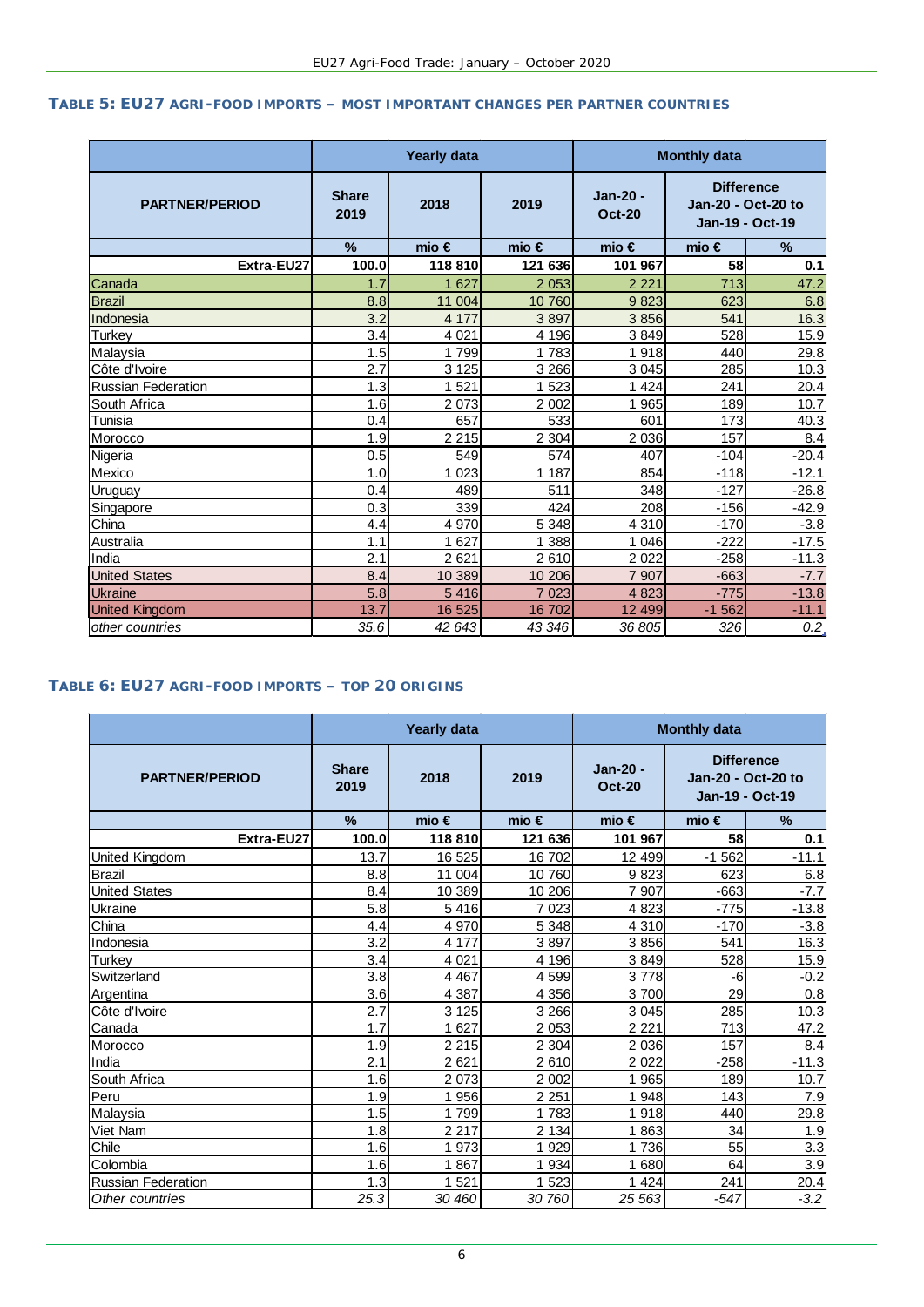# **TABLE 7: EU27 AGRI-FOOD IMPORTS – MOST IMPORTANT CHANGES PER PRODUCT CATEGORIES**

|                                                           |                      | Yearly data        |           | <b>Monthly data</b>       |                                                            |               |  |
|-----------------------------------------------------------|----------------------|--------------------|-----------|---------------------------|------------------------------------------------------------|---------------|--|
| <b>PRODUCT/PERIOD</b>                                     | <b>Share</b><br>2019 | 2018               | 2019      | Jan-20 -<br><b>Oct-20</b> | <b>Difference</b><br>Jan-20 - Oct-20 to<br>Jan-19 - Oct-19 |               |  |
|                                                           | $\frac{9}{6}$        | mio $\in$          | mio $\in$ | mio $\in$                 | mio $\epsilon$                                             | $\frac{9}{6}$ |  |
| Extra-EU27                                                | 100.0                | 118810             | 121 636   | 101 967                   | 58                                                         | 0.1           |  |
| Tropical fruit, fresh or dried, nuts and spices           | 10.6                 | 12 187             | 12 8 81   | 11 235                    | 666                                                        | 6.3           |  |
| Fatty acids and waxes                                     | 2.0                  | 2 3 9 1            | 2 4 1 1   | 2648                      | 621                                                        | 30.6          |  |
| Palm & palm kernel oil                                    | 4.0                  | 5 4 2 7            | 4 8 4 4   | 4719                      | 566                                                        | 13.6          |  |
| Fruit, fresh or dried, excl. citrus & tropical fruit      | 4.6                  | 5 5 5 2            | 5 5 8 2   | 5 1 2 2                   | 504                                                        | 10.9          |  |
| Oilseeds, other than soyabeans                            | 3.5                  | 3595               | 4 2 8 8   | 3858                      | 401                                                        | 11.6          |  |
| Citrus fruit                                              | 1.3                  | 1812               | 1575      | 1743                      | 351                                                        | 25.2          |  |
| Soyabeans                                                 | 3.9                  | 4872               | 4 7 2 0   | 4 2 2 1                   | 292                                                        | 7.4           |  |
| Vegetable oils other than palm & olive oil                | 2.5                  | 2 3 8 9            | 2 9 9 6   | 2711                      | 268                                                        | 11.0          |  |
| Ethanol                                                   | 0.5                  | 514                | 652       | 759                       | 219                                                        | 40.7          |  |
| Cocoa beans                                               | 3.3                  | 3770               | 4 0 5 8   | 3 603                     | 171                                                        | 5.0           |  |
| Poultry meat, fresh, chilled and frozen                   | 0.5                  | 754                | 650       | 425                       | $-131$                                                     | $-23.6$       |  |
| Beet and cane sugar                                       | 0.8                  | 710                | 017<br>1  | 721                       | $-140$                                                     | $-16.2$       |  |
| Infant food and other cereals, flour, starch or milk prep | 1.0                  | 1 1 2 7            | 234       | 892                       | $-154$                                                     | $-14.8$       |  |
| Meat preparations                                         | 1.1                  | 1 3 7 4            | 370       | 984                       | $-199$                                                     | $-16.8$       |  |
| Raw tobacco                                               | 1.9                  | 2 3 8 3            | 2 3 7 1   | 1765                      | $-211$                                                     | $-10.7$       |  |
| Wool and silk                                             | 0.7                  | 992                | 896       | 485                       | $-302$                                                     | $-38.4$       |  |
| Bovine meat, fresh, chilled and frozen                    | 1.7                  | $\overline{2}$ 025 | 2 0 2 7   | 1412                      | $-349$                                                     | $-19.8$       |  |
| <b>Oilcakes</b>                                           | 5.5                  | 6782               | 6 705     | 5 1 6 5                   | $-462$                                                     | $-8.2$        |  |
| Spirits and liqueurs                                      | 2.9                  | 3 5 24             | 3 5 5 2   | 2 4 1 5                   | $-549$                                                     | $-18.5$       |  |
| Cereals, other than wheat and rice                        | 3.6                  | 3 9 5 9            | 4 3 9 4   | 2615                      | $-1060$                                                    | $-28.8$       |  |
| other countries                                           | 43.9                 | 52 670             | 53 410    | 44 469                    | $-443$                                                     | $-1.0$        |  |

## **TABLE 8: EU27 AGRI-FOOD IMPORTS – TOP 20 PRODUCT CATEGORIES**

|                                                      | Yearly data          |                |           | <b>Monthly data</b>       |                                                            |         |  |
|------------------------------------------------------|----------------------|----------------|-----------|---------------------------|------------------------------------------------------------|---------|--|
| <b>PRODUCT/PERIOD</b>                                | <b>Share</b><br>2019 | 2018           | 2019      | Jan-20 -<br><b>Oct-20</b> | <b>Difference</b><br>Jan-20 - Oct-20 to<br>Jan-19 - Oct-19 |         |  |
|                                                      | $\%$                 | mio $\epsilon$ | mio $\in$ | mio $\in$                 | mio $\in$                                                  | %       |  |
| Extra-EU27                                           | 100.0                | 118 810        | 121 636   | 101 967                   | 58                                                         | 0.1     |  |
| Tropical fruit, fresh or dried, nuts and spices      | 10.6                 | 12 187         | 12881     | 11 235                    | 666                                                        | 6.3     |  |
| Unroasted coffee, tea in bulk & mate                 | 5.1                  | 6 3 28         | 6 191     | 5 1 8 3                   | $-85$                                                      | $-1.6$  |  |
| Oilcakes                                             | 5.5                  | 6782           | 6705      | 5 1 6 5                   | $-462$                                                     | $-8.2$  |  |
| Fruit, fresh or dried, excl. citrus & tropical fruit | 4.6                  | 5 5 5 2        | 5 5 8 2   | 5 1 2 2                   | 504                                                        | 10.9    |  |
| Palm & palm kernel oil                               | 4.0                  | 5 4 2 7        | 4 8 4 4   | 4 7 1 9                   | 566                                                        | 13.6    |  |
| Sovabeans                                            | 3.9                  | 4872           | 4720      | 4 2 2 1                   | 292                                                        | 7.4     |  |
| Oilseeds, other than soyabeans                       | 3.5                  | 3595           | 4 2 8 8   | 3858                      | 401                                                        | 11.6    |  |
| Vegetables, fresh, chilled and dried                 | 3.8                  | 4 2 6 8        | 4606      | 3766                      | $-48$                                                      | $-1.3$  |  |
| Cocoa beans                                          | 3.3                  | 3770           | 4 0 5 8   | 3 603                     | 171                                                        | 5.0     |  |
| Preparations of vegetables, fruit or nuts            | 2.8                  | 3 3 0 9        | 3421      | 2 9 9 3                   | 166                                                        | 5.9     |  |
| Vegetable oils other than palm & olive oil           | 2.5                  | 2 3 8 9        | 2996      | 2711                      | 268                                                        | 11.0    |  |
| Fatty acids and waxes                                | 2.0                  | 2 3 9 1        | 2411      | 2648                      | 621                                                        | 30.6    |  |
| Cereals, other than wheat and rice                   | 3.6                  | 3 9 5 9        | 4 3 9 4   | 2615                      | $-1060$                                                    | $-28.8$ |  |
| Spirits and liqueurs                                 | 2.9                  | 3524           | 3552      | 2 4 1 5                   | $-549$                                                     | $-18.5$ |  |
| Food preparations, not specified                     | 2.1                  | 2 5 0 1        | 2613      | 2 2 4 0                   | 46                                                         | 2.1     |  |
| Cocoa paste and powder                               | 1.6                  | 1839           | 1 9 9 5   | 1822                      | 152                                                        | 9.1     |  |
| Pet food                                             | 1.6                  | 1 9 3 4        | 1976      | 789                       | 123                                                        | 7.4     |  |
| Raw tobacco                                          | 1.9                  | 2 3 8 3        | 2 3 7 1   | 1765                      | $-211$                                                     | $-10.7$ |  |
| Pasta, pastry, biscuits and bread                    | 1.8                  | 1 958          | 2 1 3 1   | 1750                      | $-26$                                                      | $-1.5$  |  |
| Citrus fruit                                         | 1.3                  | 1812           | 1575      | 1743                      | 351                                                        | 25.2    |  |
| Other products                                       | 31.5                 | 38 0 29        | 38 322    | 30 605                    | $-1828$                                                    | $-5.6$  |  |